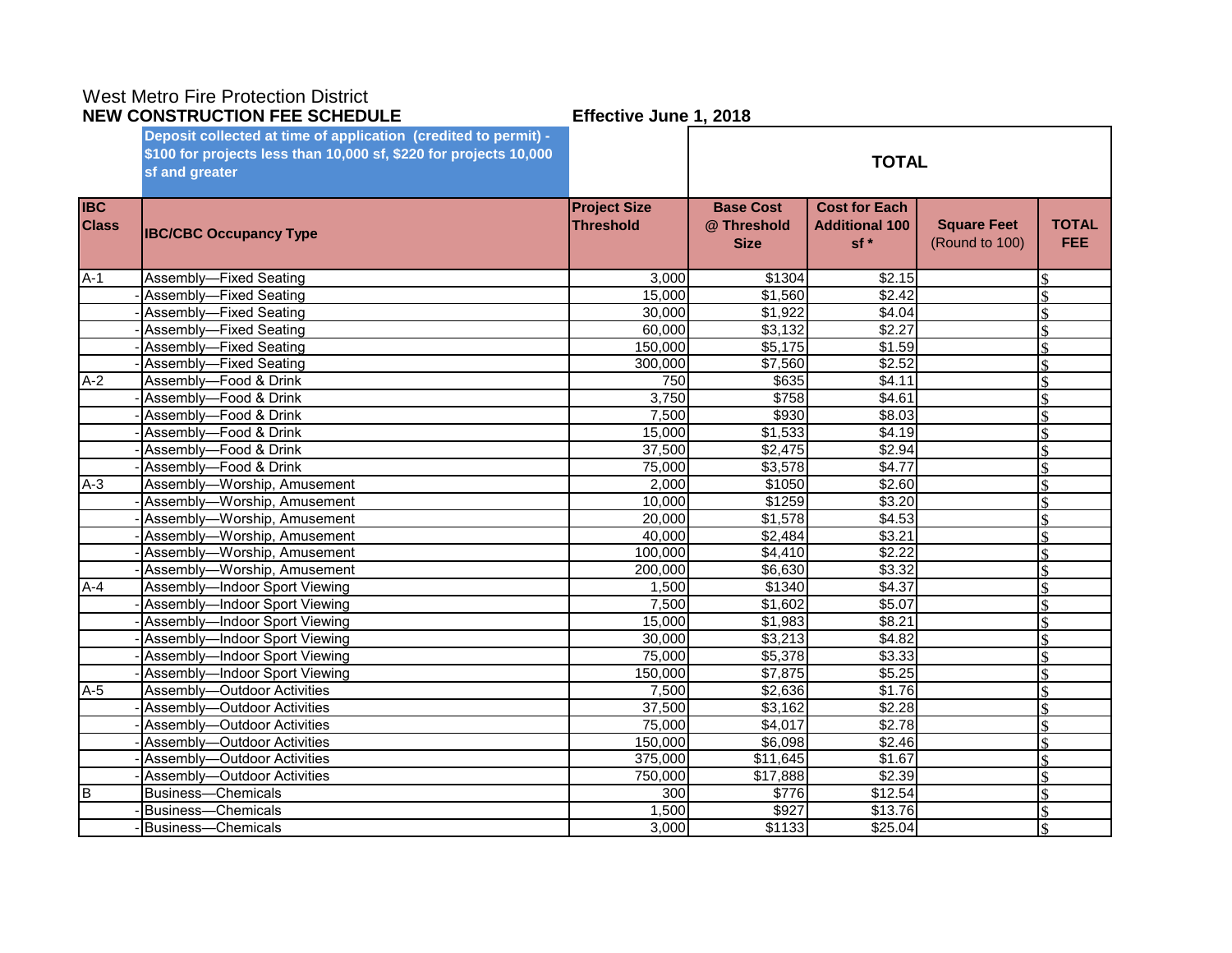## West Metro Fire Protection District

|                            | Deposit collected at time of application (credited to permit) -<br>\$100 for projects less than 10,000 sf, \$220 for projects 10,000 |                                         | <b>TOTAL</b>                                   |                                                  |                                      |                            |
|----------------------------|--------------------------------------------------------------------------------------------------------------------------------------|-----------------------------------------|------------------------------------------------|--------------------------------------------------|--------------------------------------|----------------------------|
|                            | sf and greater                                                                                                                       |                                         |                                                |                                                  |                                      |                            |
| <b>IBC</b><br><b>Class</b> | <b>IBC/CBC Occupancy Type</b>                                                                                                        | <b>Project Size</b><br><b>Threshold</b> | <b>Base Cost</b><br>@ Threshold<br><b>Size</b> | <b>Cost for Each</b><br><b>Additional 100 sf</b> | <b>Square Feet</b><br>(Round to 100) | <b>TOTAL</b><br><b>FEE</b> |
|                            | <b>Business-Chemicals</b>                                                                                                            | 6.000                                   | \$1,884                                        | \$12.23                                          |                                      |                            |
|                            | <b>Business-Chemicals</b>                                                                                                            | 15,000                                  | \$2,984                                        | \$8.58                                           |                                      |                            |
|                            | Business-Chemicals                                                                                                                   | 30,000                                  | \$4,271                                        | \$14.24                                          |                                      |                            |
| B                          | <b>Business</b>                                                                                                                      | 2,000                                   | \$536                                          | \$1.32                                           |                                      |                            |
|                            | <b>Business</b>                                                                                                                      | 10,000                                  | \$642                                          | \$1.65                                           |                                      | \$                         |
|                            | <b>Business</b>                                                                                                                      | 20,000                                  | \$807                                          | \$2.27                                           |                                      |                            |
|                            | <b>Business</b>                                                                                                                      | 40,000                                  | \$1260                                         | \$1.73                                           |                                      | \$                         |
|                            | <b>Business</b>                                                                                                                      | 100,000                                 | \$2,295                                        | \$1.16                                           |                                      | \$                         |
|                            | <b>Business</b>                                                                                                                      | 200,000                                 | \$3,450                                        | \$1.73                                           |                                      | \$                         |
| E                          | Educational-School                                                                                                                   | 5,000                                   | \$1391                                         | \$1.35                                           |                                      |                            |
|                            | Educational-School                                                                                                                   | 25,000                                  | \$1,662                                        | \$1.55                                           |                                      |                            |
|                            | Educational-School                                                                                                                   | 50,000                                  | \$2,048                                        | \$2.63                                           |                                      | ¢                          |
|                            | Educational-School                                                                                                                   | 100,000                                 | \$3,360                                        | \$1.41                                           |                                      | \$                         |
|                            | Educational-School                                                                                                                   | 250,000                                 | \$5,475                                        | \$0.96                                           |                                      | \$                         |
|                            | Educational-School                                                                                                                   | 500,000                                 | \$7,875                                        | \$1.58                                           |                                      |                            |
| E                          | Educational-Day Care                                                                                                                 | 750                                     | \$665                                          | \$4.38                                           |                                      | \$                         |
|                            | Educational-Day Care                                                                                                                 | 3,750                                   | \$797                                          | \$5.48                                           |                                      |                            |
|                            | Educational-Day Care                                                                                                                 | 7,500                                   | \$1002                                         | \$7.50                                           |                                      | \$                         |
|                            | Educational-Day Care                                                                                                                 | 15,000                                  | \$1,565                                        | \$5.58                                           |                                      |                            |
|                            | Educational-Day Care                                                                                                                 | 37,500                                  | \$2,819                                        | \$3.80                                           |                                      | \$                         |
|                            | Educational-Day Care                                                                                                                 | 75,000                                  | \$4,242                                        | \$5.66                                           |                                      |                            |
| $F-1$                      | Factory Industrial-Moderate Hazard                                                                                                   | 2,500                                   | \$840                                          | \$3.05                                           |                                      | $\mathbf{\hat{S}}$         |
|                            | Factory Industrial-Moderate Hazard                                                                                                   | 12,500                                  | \$1145                                         | \$5.10                                           |                                      | $\mathcal{S}$              |
|                            | Factory Industrial-Moderate Hazard                                                                                                   | 25,000                                  | \$1,782                                        | \$1.01                                           |                                      | \$                         |
|                            | Factory Industrial-Moderate Hazard                                                                                                   | 50,000                                  | \$2,033                                        | \$0.65                                           |                                      | \$                         |
|                            | Factory Industrial-Moderate Hazard                                                                                                   | 125,000                                 | \$2,513                                        | \$0.60                                           |                                      | \$                         |
|                            | Factory Industrial-Moderate Hazard                                                                                                   | 250,000                                 | \$3,263                                        | \$1.31                                           |                                      | \$                         |
| $F-2$                      | Factory Industrial-Low Hazard                                                                                                        | 2,500                                   | \$735                                          | $\overline{$}1.43$                               |                                      | \$                         |
|                            | Factory Industrial-Low Hazard                                                                                                        | 12,500                                  | \$878                                          | \$1.65                                           |                                      |                            |
|                            | Factory Industrial-Low Hazard                                                                                                        | 25,000                                  | 31085                                          | $\sqrt{$2.75}$                                   |                                      |                            |
|                            | Factory Industrial-Low Hazard                                                                                                        | 50,000                                  | \$1,770                                        | \$1.52                                           |                                      | \$                         |
|                            | Factory Industrial-Low Hazard                                                                                                        | 125,000                                 | \$2,907                                        | \$1.07                                           |                                      |                            |
|                            | Factory Industrial-Low Hazard                                                                                                        | 250,000                                 | \$4,238                                        | \$1.70                                           |                                      | \$                         |
| $H-1$                      | <b>High Hazard Group H-1</b>                                                                                                         | 500                                     | \$1224                                         | \$11.99                                          |                                      |                            |
|                            | High Hazard Group H-1                                                                                                                | 2,500                                   | \$1464                                         | \$13.85                                          |                                      | $\mathbf{\hat{S}}$         |
|                            | <b>High Hazard Group H-1</b>                                                                                                         | 5,000                                   | \$1,811                                        | \$22.49                                          |                                      |                            |

#### **NEW CONSTRUCTION FEE SCHEDULE Effective June 1, 2018**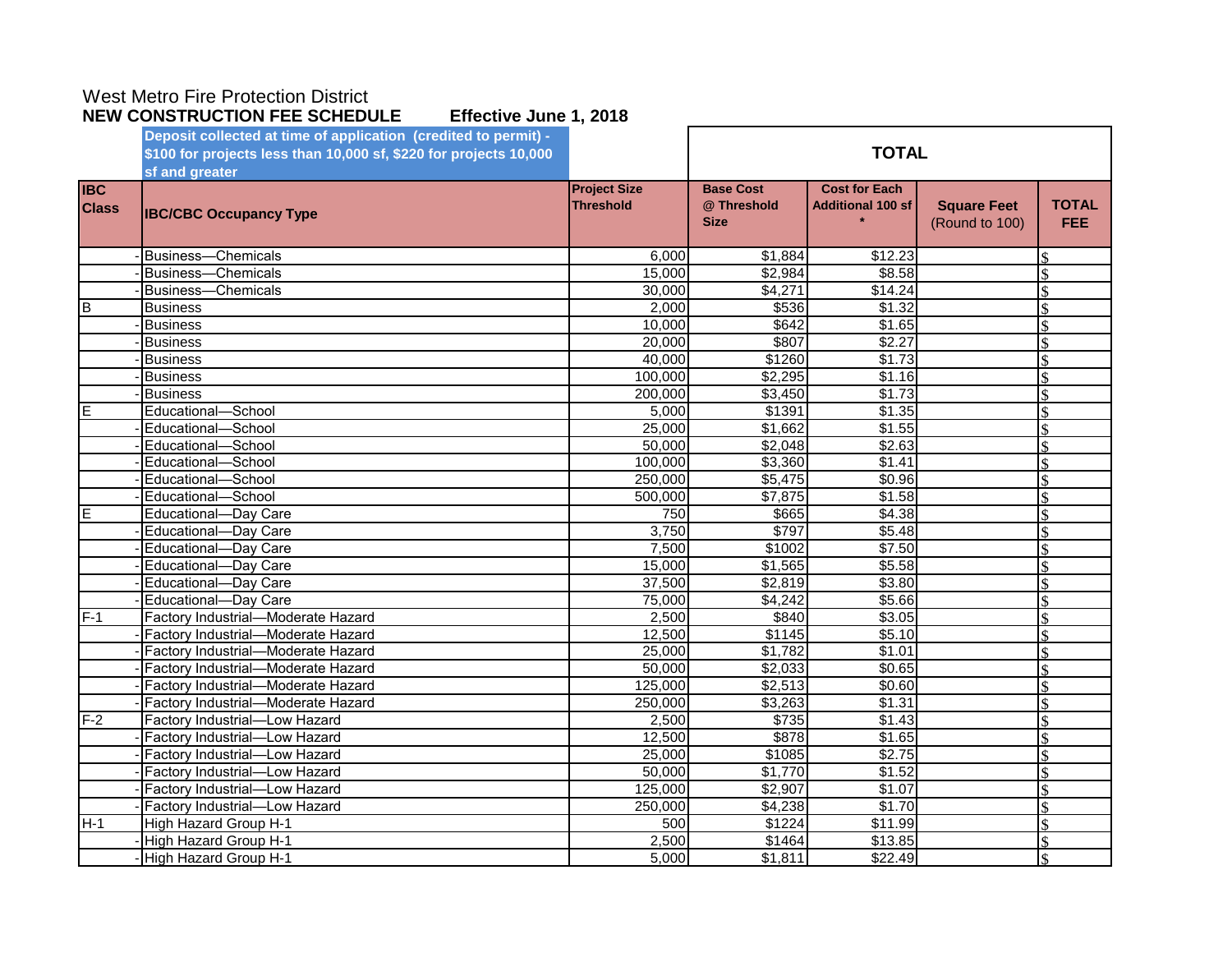|              | Deposit collected at time of application (credited to permit) -   |                     |                    |                       |                    |                    |
|--------------|-------------------------------------------------------------------|---------------------|--------------------|-----------------------|--------------------|--------------------|
|              | \$100 for projects less than 10,000 sf, \$220 for projects 10,000 |                     |                    | <b>TOTAL</b>          |                    |                    |
|              | sf and greater                                                    |                     |                    |                       |                    |                    |
| <b>IBC</b>   |                                                                   | <b>Project Size</b> | <b>Base Cost</b>   | <b>Cost for Each</b>  |                    |                    |
| <b>Class</b> | <b>IBC/CBC Occupancy Type</b>                                     | <b>Threshold</b>    | @ Threshold        | <b>Additional 100</b> | <b>Square Feet</b> | <b>TOTAL</b>       |
|              |                                                                   |                     | <b>Size</b>        | sf*                   | (Round to 100)     | <b>FEE</b>         |
|              | High Hazard Group H-1                                             | 10,000              | \$2,934            | \$13.11               |                    | \$.                |
|              | High Hazard Group H-1                                             | 25,000              | \$4,902            | \$9.14                |                    | \$                 |
|              | High Hazard Group H-1                                             | 50,000              | \$7,185            | \$14.37               |                    | \$                 |
| $H-2$        | <b>High Hazard Group H-2</b>                                      | 250                 | \$1083             | \$21.18               |                    | ¢                  |
|              | High Hazard Group H-2                                             | 1,250               | \$1295             | \$24.26               |                    | $\mathbf{\hat{S}}$ |
|              | High Hazard Group H-2                                             | 2,500               | \$1,598            | $\sqrt{$40.16}$       |                    | ¢                  |
|              | <b>High Hazard Group H-2</b>                                      | 5,000               | \$2,603            | \$22.71               |                    | \$                 |
|              | <b>High Hazard Group H-2</b>                                      | 12,500              | $\overline{4,305}$ | \$15.81               |                    | $\mathbf{\hat{S}}$ |
|              | High Hazard Group H-2                                             | 25,000              | \$6,282            | \$25.13               |                    | \$                 |
| $H - 3$      | High Hazard Group H-3                                             | 250                 | \$980              | \$19.16               |                    | \$                 |
|              | High Hazard Group H-3                                             | 1,250               | \$1172             | \$22.02               |                    | \$                 |
|              | High Hazard Group H-3                                             | 2,500               | 31446              | \$36.21               |                    | \$                 |
|              | High Hazard Group H-3                                             | 5,000               | \$2,352            | \$20.70               |                    | \$                 |
|              | High Hazard Group H-3                                             | 12,500              | \$3,905            | $\overline{$}14.43$   |                    | \$                 |
|              | High Hazard Group H-3                                             | 25,000              | \$5,708            | \$22.83               |                    | \$                 |
| $H-4$        | High Hazard Group H-4                                             | 500                 | \$1074             | \$10.44               |                    | $\mathcal{S}$      |
|              | High Hazard Group H-4                                             | 2,500               | \$1283             | \$11.39               |                    | $\mathbf{\hat{S}}$ |
|              | High Hazard Group H-4                                             | 5,000               | \$1,568            | \$20.82               |                    | $\mathbf{\hat{S}}$ |
|              | High Hazard Group H-4                                             | 10,000              | \$2,609            | \$10.08               |                    | \$                 |
|              | High Hazard Group H-4                                             | 25,000              | \$4,122            | \$7.10                |                    | $\mathbf{\hat{S}}$ |
|              | High Hazard Group H-4                                             | 50,000              | \$5,895            | \$11.79               |                    | \$                 |
| $H-5$        | High Hazard Group H-5                                             | 2,000               | \$2,273            | \$5.57                |                    | \$                 |
|              | High Hazard Group H-5                                             | 10,000              | \$2,717            | \$6.53                |                    | \$                 |
|              | High Hazard Group H-5                                             | 20,000              | \$3,369            | \$10.34               |                    | ¢                  |
|              | High Hazard Group H-5                                             | 40,000              | \$5,436            | \$6.21                |                    | \$                 |
|              | High Hazard Group H-5                                             | 100,000             | \$9,165            | \$4.31                |                    | \$                 |
|              | <b>High Hazard Group H-5</b>                                      | 200,000             | \$13,470           | \$6.74                |                    | \$                 |
| $I-1$        | Institutional-17+ persons, ambulatory                             | 1,500               | \$1049             | \$3.42                |                    | \$                 |
|              | Institutional-17+ persons, ambulatory                             | 7,500               | \$1254             | \$3.93                |                    | \$                 |
|              | Institutional-17+ persons, ambulatory                             | 15,000              | \$1,548            | \$6.48                |                    | \$                 |
|              | Institutional-17+ persons, ambulatory                             | 30,000              | \$2,520            | \$3.68                |                    | \$                 |
|              | Institutional-17+ persons, ambulatory                             | 75,000              | \$4,175            | \$2.54                |                    | \$                 |
|              | Institutional-17+ persons, ambulatory                             | 150,000             | \$6,075            | \$4.05                |                    | $\mathcal{S}$      |
| $I-2$        | Institutional-6+ persons, non-ambulatory                          | 5,000               | \$2,615            | \$2.54                |                    | \$                 |
|              | Institutional-6+ persons, non-ambulatory                          | 25,000              | \$3,120            | \$2.79                |                    | $\mathcal{S}$      |
|              | Institutional-6+ persons, non-ambulatory                          | 50,000              | \$3,818            | \$5.06                |                    | \$                 |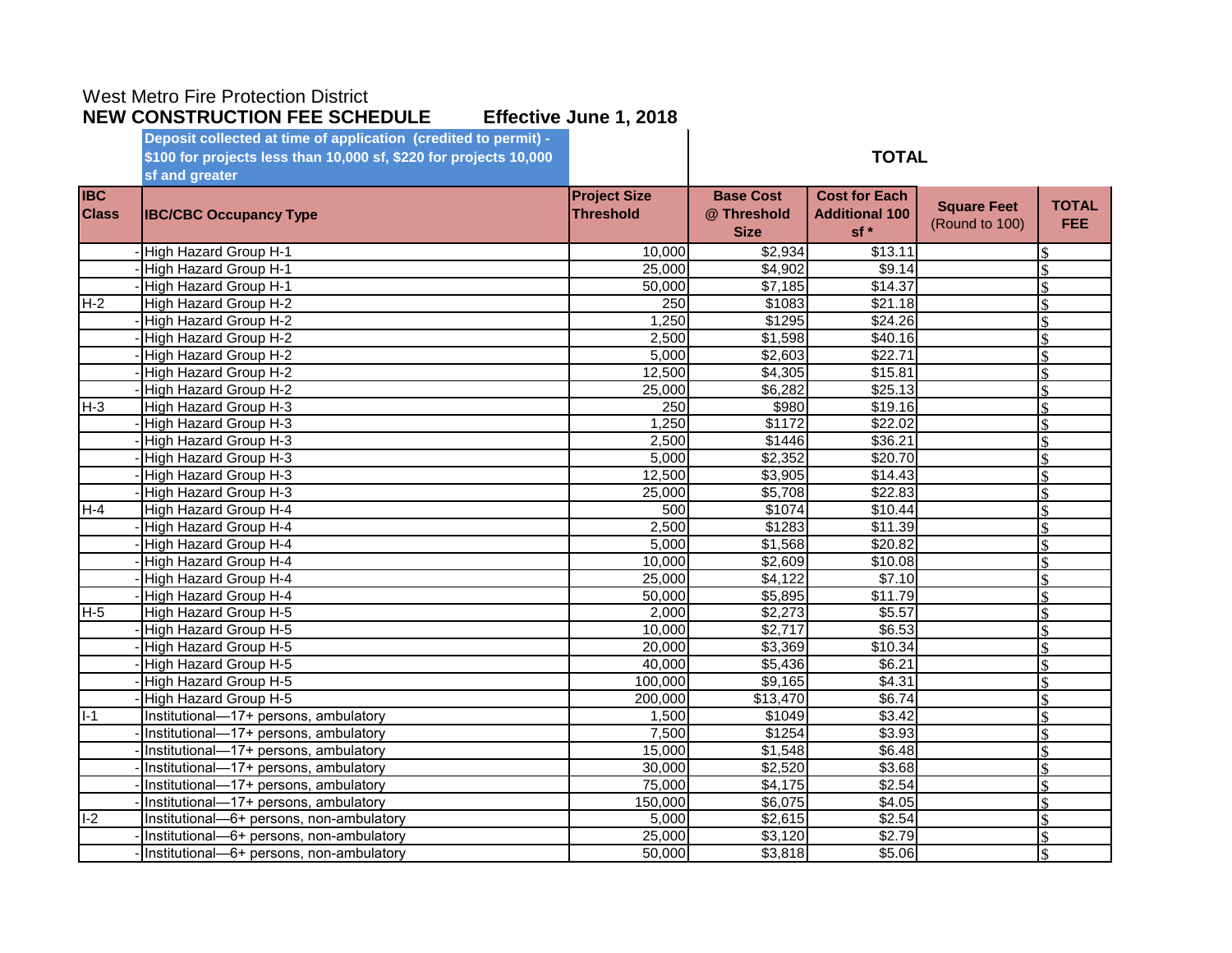|              | Deposit collected at time of application (credited to permit) -   |                     |                  |                       |                    |                    |
|--------------|-------------------------------------------------------------------|---------------------|------------------|-----------------------|--------------------|--------------------|
|              | \$100 for projects less than 10,000 sf, \$220 for projects 10,000 |                     |                  | <b>TOTAL</b>          |                    |                    |
|              | sf and greater                                                    |                     |                  |                       |                    |                    |
| <b>IBC</b>   |                                                                   | <b>Project Size</b> | <b>Base Cost</b> | <b>Cost for Each</b>  |                    |                    |
| <b>Class</b> | <b>IBC/CBC Occupancy Type</b>                                     | <b>Threshold</b>    | @ Threshold      | <b>Additional 100</b> | <b>Square Feet</b> | <b>TOTAL</b>       |
|              |                                                                   |                     | <b>Size</b>      | sf *                  | (Round to 100)     | <b>FEE</b>         |
|              | Institutional-6+ persons, non-ambulatory                          | 100,000             | \$6,345          | \$2.45                |                    |                    |
|              | Institutional-6+ persons, non-ambulatory                          | 250,000             | \$10,013         | \$1.73                |                    | <sup>\$</sup>      |
|              | Institutional-6+ persons, non-ambulatory                          | 500,000             | \$14,325         | \$2.87                |                    | \$                 |
| $I-3$        | Institutional-6+ persons, restrained                              | 5,000               | \$1454           | \$1.44                |                    |                    |
|              | Institutional-6+ persons, restrained                              | 25,000              | \$1,740          | \$1.71                |                    | \$                 |
|              | Institutional-6+ persons, restrained                              | 50,000              | \$2,168          | \$2.60                |                    | $\mathcal{S}$      |
|              | Institutional-6+ persons, restrained                              | 100,000             | \$3,465          | \$1.64                |                    |                    |
|              | Institutional-6+ persons, restrained                              | 250,000             | \$5,925          | \$1.17                |                    |                    |
|              | Institutional-6+ persons, restrained                              | 500,000             | \$8,850          | \$1.77                |                    |                    |
| $I - 4$      | Institutional-6+ persons, day care                                | 750                 | \$750            | \$4.92                |                    |                    |
|              | Institutional-6+ persons, day care                                | 3,750               | \$897            | \$5.99                |                    |                    |
|              | Institutional-6+ persons, day care                                | 7,500               | \$1122           | \$8.69                |                    |                    |
|              | Institutional-6+ persons, day care                                | 15,000              | \$1,773          | \$6.00                |                    |                    |
|              | Institutional-6+ persons, day care                                | 37,500              | \$3,122          | \$4.13                |                    |                    |
|              | Institutional-6+ persons, day care                                | 75,000              | \$4,670          | \$6.23                |                    |                    |
| M            | Mercantile                                                        | 10,000              | \$2,700          | \$1.34                |                    |                    |
|              | Mercantile                                                        | 50,000              | \$3,233          | 31.55                 |                    |                    |
|              | Mercantile                                                        | 100,000             | \$4,005          | \$2.48                |                    | \$                 |
|              | Mercantile                                                        | 200,000             | $\sqrt{$6,480}$  | \$1.44                |                    |                    |
|              | Mercantile                                                        | 500,000             | \$10,800         | \$1.02                |                    |                    |
|              | Mercantile                                                        | 1.000.000           | \$15,900         | \$1.59                |                    |                    |
| $R-1$        | Residential-Transient                                             | 3,500               | \$1034           | \$1.44                |                    |                    |
|              | Residential-Transient                                             | 17,500              | \$1235           | \$1.62                |                    | $\mathcal{S}$      |
|              | Residential-Transient                                             | 35,000              | \$1,518          | \$2.78                |                    |                    |
|              | Residential-Transient                                             | 70,000              | $\sqrt{$2,489}$  | \$1.49                |                    |                    |
|              | Residential-Transient                                             | 175,000             | \$4,043          | \$1.02                |                    |                    |
|              | Residential-Transient                                             | 350,000             | \$5,828          | \$1.67                |                    | \$                 |
| $R-2$        | Residential-Permanent, 2+ Dwellings                               | 3,500               | \$1181           | \$1.64                |                    |                    |
|              | Residential-Permanent, 2+ Dwellings                               | 17,500              | \$1410           | \$1.82                |                    |                    |
|              | Residential-Permanent, 2+ Dwellings                               | 35,000              | \$1,728          | \$3.23                |                    | \$                 |
|              | Residential-Permanent, 2+ Dwellings                               | 70,000              | $\sqrt{$2,856}$  | \$1.64                |                    | \$                 |
|              | Residential-Permanent, 2+ Dwellings                               | 175,000             | \$4,568          | \$1.14                |                    | \$                 |
|              | Residential-Permanent, 2+ Dwellings                               | 350,000             | \$6,563          | \$1.88                |                    | $\mathbf{\hat{S}}$ |
| $R-2$        | Residential-Permanent, 2+, Additional Identical                   | 3,500               | \$740            | \$1.07                |                    | \$                 |
|              | Residential-Permanent, 2+, Additional Identical                   | 17,500              | \$888            | \$1.35                |                    | $\mathcal{S}$      |
|              | Residential-Permanent, 2+, Additional Identical                   | 35,000              | \$1124           | \$1.71                |                    | \$                 |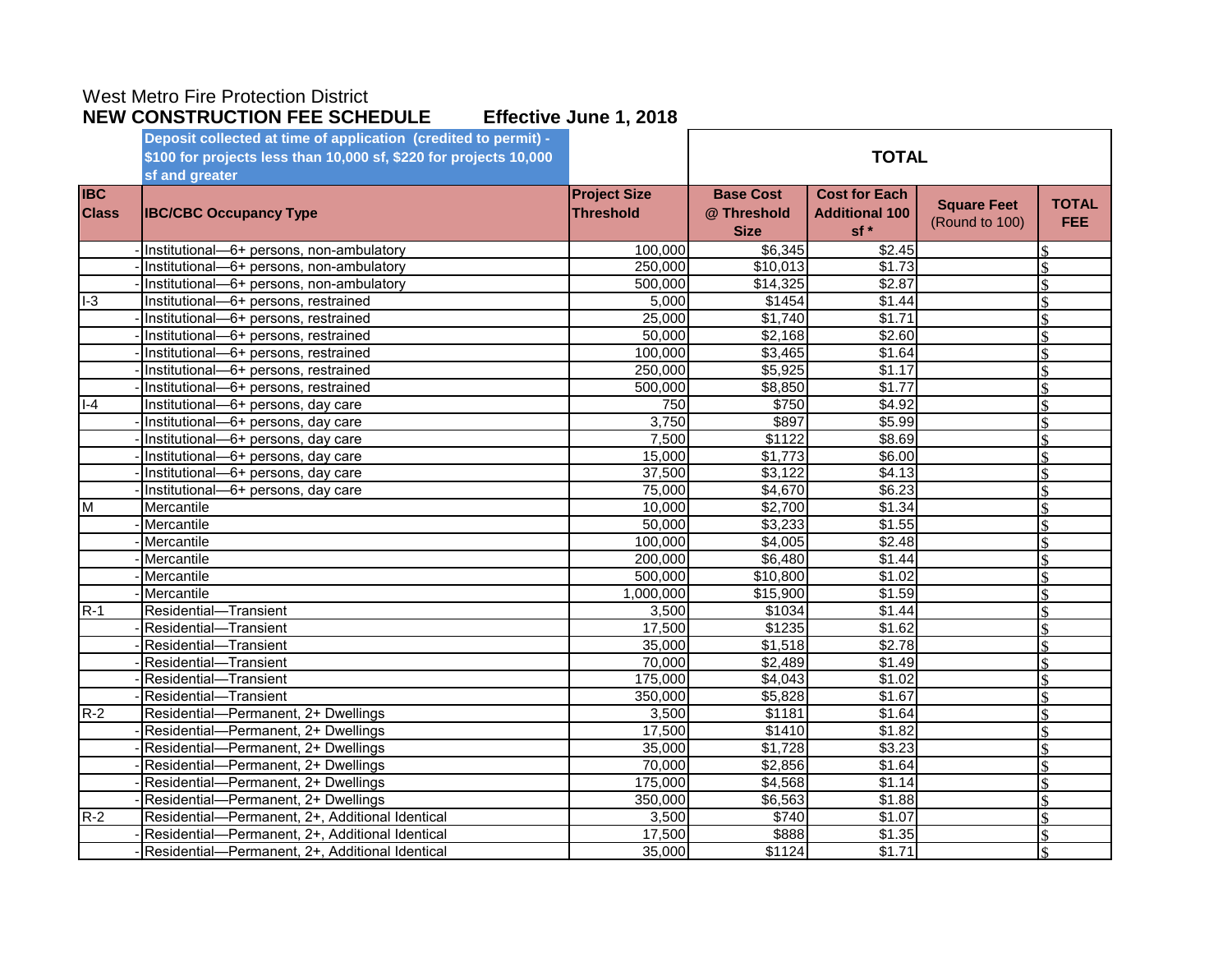|                            | Deposit collected at time of application (credited to permit) -<br>\$100 for projects less than 10,000 sf, \$220 for projects 10,000<br>sf and greater |                                         | <b>TOTAL</b>                                   |                                                        |                                      |                            |
|----------------------------|--------------------------------------------------------------------------------------------------------------------------------------------------------|-----------------------------------------|------------------------------------------------|--------------------------------------------------------|--------------------------------------|----------------------------|
| <b>IBC</b><br><b>Class</b> | <b>IBC/CBC Occupancy Type</b>                                                                                                                          | <b>Project Size</b><br><b>Threshold</b> | <b>Base Cost</b><br>@ Threshold<br><b>Size</b> | <b>Cost for Each</b><br><b>Additional 100</b><br>$sf*$ | <b>Square Feet</b><br>(Round to 100) | <b>TOTAL</b><br><b>FEE</b> |
|                            | Residential-Permanent, 2+, Additional Identical                                                                                                        | 70,000                                  | \$1,722                                        | \$1.41                                                 |                                      |                            |
|                            | Residential-Permanent, 2+, Additional Identical                                                                                                        | 175,000                                 | \$3,203                                        | \$0.96                                                 |                                      | \$                         |
|                            | Residential-Permanent, 2+, Additional Identical                                                                                                        | 350,000                                 | \$4,883                                        | \$1.40                                                 |                                      | ፍ                          |
| $R-4$                      | Residential-Assisted Living (6-16 persons)                                                                                                             | $\overline{250}$                        | \$921                                          | \$17.73                                                |                                      |                            |
|                            | Residential-Assisted Living (6-16 persons)                                                                                                             | 1,250                                   | \$1098                                         | \$18.12                                                |                                      | ¢                          |
|                            | Residential-Assisted Living (6-16 persons)                                                                                                             | 2,500                                   | \$1325                                         | \$37.73                                                |                                      | \$                         |
|                            | Residential-Assisted Living (6-16 persons)                                                                                                             | 5,000                                   | \$2,268                                        | \$14.72                                                |                                      | $\mathcal{S}$              |
|                            | Residential-Assisted Living (6-16 persons)                                                                                                             | 12,500                                  | \$3,372                                        | \$10.53                                                |                                      | \$                         |
|                            | Residential-Assisted Living (6-16 persons)                                                                                                             | 25,000                                  | \$4,688                                        | \$18.75                                                |                                      | $\mathcal{S}$              |
| Ω                          | Storage                                                                                                                                                | 2,500                                   | \$1049                                         | \$2.04                                                 |                                      | $\mathcal{S}$              |
|                            | Storage                                                                                                                                                | 12,500                                  | \$1253                                         | \$2.37                                                 |                                      | \$                         |
|                            | Storage                                                                                                                                                | 25,000                                  | \$1,550                                        | \$3.89                                                 |                                      | \$                         |
|                            | Storage                                                                                                                                                | 50,000                                  | \$2,520                                        | \$2.22                                                 |                                      |                            |
|                            | Storage                                                                                                                                                | 125,000                                 | \$4,182                                        | \$1.55                                                 |                                      |                            |
|                            | Storage                                                                                                                                                | 250,000                                 | \$6,113                                        | \$2.45                                                 |                                      | \$                         |
| ΙU                         | Accessory                                                                                                                                              | 500                                     | \$509                                          | \$4.97                                                 |                                      |                            |
|                            | Accessory                                                                                                                                              | 2,500                                   | \$608                                          | \$5.60                                                 |                                      |                            |
|                            | Accessory                                                                                                                                              | 5,000                                   | \$749                                          | \$9.56                                                 |                                      | ¢                          |
|                            | Accessory                                                                                                                                              | 10,000                                  | \$1226                                         | \$5.18                                                 |                                      | $\mathcal{S}$              |
|                            | Accessory                                                                                                                                              | 25,000                                  | \$2,003                                        | \$3.66                                                 |                                      | $\mathcal{S}$              |
|                            | Accessory                                                                                                                                              | 50,000                                  | \$2,918                                        | \$5.84                                                 |                                      | $\mathbf{\hat{S}}$         |
|                            |                                                                                                                                                        |                                         |                                                |                                                        |                                      |                            |
|                            | <b>Core Shell</b>                                                                                                                                      | 1,000                                   | \$627                                          | \$3.09                                                 |                                      |                            |
|                            | <b>Core Shell</b>                                                                                                                                      | 5,000                                   | \$752                                          | \$3.80                                                 |                                      |                            |
|                            | <b>Core Shell</b>                                                                                                                                      | 10,000                                  | \$941                                          | \$5.42                                                 |                                      |                            |
|                            | <b>Core Shell</b>                                                                                                                                      | 20,000                                  | \$1482                                         | \$3.81                                                 |                                      |                            |
|                            | Core Shell                                                                                                                                             | 50,000                                  | $\sqrt{$2,625}$                                | \$2.61                                                 |                                      |                            |
|                            | Core Shell                                                                                                                                             | 100,000                                 | \$3,930                                        | \$3.93                                                 |                                      | $\mathcal{S}$              |
|                            |                                                                                                                                                        |                                         |                                                |                                                        |                                      |                            |
|                            | <b>High Rise</b>                                                                                                                                       | 45,000                                  | \$25,563                                       | \$2.85                                                 |                                      |                            |
|                            | <b>High Rise</b>                                                                                                                                       | 225,000                                 | \$30,680                                       | \$3.92                                                 |                                      | $\mathcal{S}$              |
|                            | <b>High Rise</b>                                                                                                                                       | 450,000                                 | 339,488                                        | \$4.25                                                 |                                      | ¢                          |
|                            | <b>High Rise</b>                                                                                                                                       | 900,000                                 | \$58,890                                       | \$4.29                                                 |                                      |                            |
|                            | <b>High Rise</b>                                                                                                                                       | 2,250,000                               | \$116,438                                      | \$2.87                                                 |                                      | \$                         |
|                            | <b>High Rise</b>                                                                                                                                       | 4,500,000                               | \$180,900                                      | \$4.02                                                 |                                      |                            |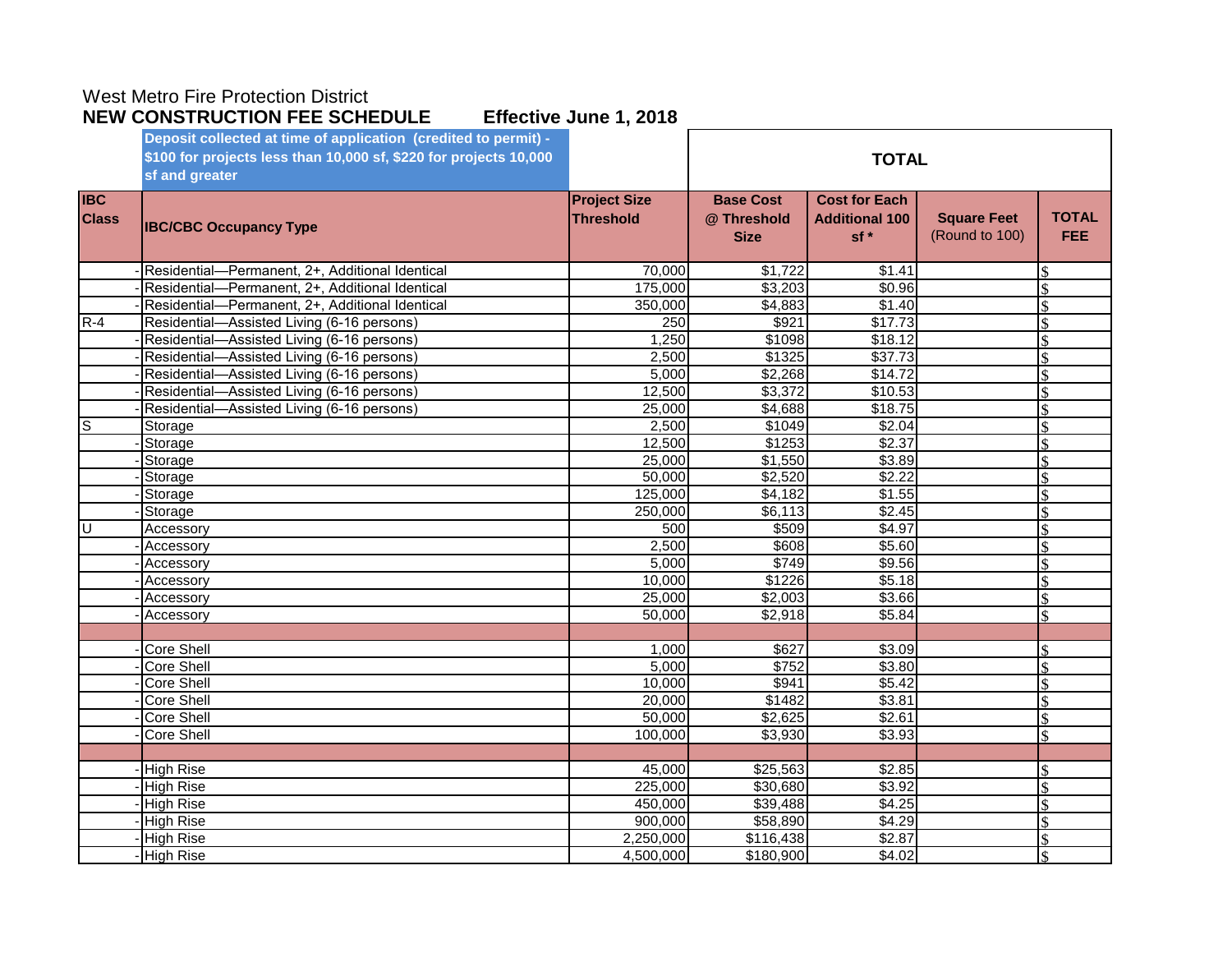|                          | Deposit collected at time of application (credited to permit) -<br>\$100 for projects less than 10,000 sf, \$220 for projects 10,000<br>sf and greater |                                         | <b>TOTAL</b>                                   |                                                        |                                      |                            |
|--------------------------|--------------------------------------------------------------------------------------------------------------------------------------------------------|-----------------------------------------|------------------------------------------------|--------------------------------------------------------|--------------------------------------|----------------------------|
|                          | <b>IBC/CBC Occupancy Type</b>                                                                                                                          | <b>Project Size</b><br><b>Threshold</b> | <b>Base Cost</b><br>@ Threshold<br><b>Size</b> | <b>Cost for Each</b><br><b>Additional 100</b><br>$sf*$ | <b>Square Feet</b><br>(Round to 100) | <b>TOTAL</b><br><b>FEE</b> |
|                          | Automatic Sprinkler System, 13 Non-Combustible                                                                                                         | 5.000                                   | \$1205                                         | \$1.20                                                 |                                      |                            |
|                          | Automatic Sprinkler System, 13 Non-Combustible                                                                                                         | 25,000                                  | \$1445                                         | $\sqrt{$1.46}$                                         |                                      |                            |
| $\overline{\phantom{a}}$ | Automatic Sprinkler System, 13 Non-Combustible                                                                                                         | 50,000                                  | \$1,808                                        | \$2.06                                                 |                                      | $\mathbb{S}$               |
|                          | Automatic Sprinkler System, 13 Non-Combustible                                                                                                         | 100.000                                 | \$2,835                                        | \$1.52                                                 |                                      |                            |
|                          | Automatic Sprinkler System, 13 Non-Combustible                                                                                                         | 250,000                                 | \$5,100                                        | \$1.02                                                 |                                      |                            |
|                          | Automatic Sprinkler System, 13 Non-Combustible                                                                                                         | 500,000                                 | \$7,650                                        | \$1.53                                                 |                                      |                            |
| $\sim$                   | Automatic Sprinkler System, 13R                                                                                                                        | 1.500                                   | \$1071                                         | \$3.56                                                 |                                      |                            |
|                          | Automatic Sprinkler System, 13R                                                                                                                        | 7,500                                   | \$13                                           | \$4.59                                                 |                                      |                            |
|                          | Automatic Sprinkler System, 13R                                                                                                                        | 15,000                                  | \$1,629                                        | \$5.79                                                 |                                      |                            |
| $\sim$                   | Automatic Sprinkler System, 13R                                                                                                                        | 30.000                                  | \$2,498                                        | \$4.83                                                 |                                      |                            |
|                          | Automatic Sprinkler System, 13R                                                                                                                        | 75,000                                  | \$4,670                                        | \$3.29                                                 |                                      |                            |
|                          | Automatic Sprinkler System, 13R                                                                                                                        | 150.000                                 | \$7,133                                        | \$4.76                                                 |                                      |                            |
| $\overline{\phantom{a}}$ | Automatic Sprinkler System, 13D                                                                                                                        | 600                                     | \$300                                          | \$0.00                                                 |                                      | \$                         |
| $\sim$                   | Automatic Sprinkler System, 13D                                                                                                                        | 3,000                                   | \$300                                          | \$0.00                                                 |                                      | $\mathbf{\hat{S}}$         |
| $\overline{\phantom{a}}$ | Automatic Sprinkler System, 13D                                                                                                                        | 6,000                                   | \$1073                                         | \$9.02                                                 |                                      |                            |
|                          | Automatic Sprinkler System, 13D                                                                                                                        | 12,000                                  | \$1,613                                        | \$8.45                                                 |                                      |                            |
| $\sim$                   | Automatic Sprinkler System, 13D                                                                                                                        | 30.000                                  | \$3,132                                        | \$5.76                                                 |                                      |                            |
|                          | Automatic Sprinkler System, 13D                                                                                                                        | 60,000                                  | \$4,860                                        | \$8.10                                                 |                                      |                            |
|                          | Fire Alarm System                                                                                                                                      | 2,000                                   | \$975                                          | \$2.42                                                 |                                      |                            |
| $\sim$                   | Fire Alarm System                                                                                                                                      | 10.000                                  | \$1169                                         | \$2.90                                                 |                                      |                            |
|                          | <b>Fire Alarm System</b>                                                                                                                               | 20,000                                  | \$1458                                         | \$4.29                                                 |                                      |                            |
|                          | <b>Fire Alarm System</b>                                                                                                                               | 40,000                                  | \$2,316                                        | \$2.84                                                 |                                      |                            |
|                          | <b>Fire Alarm System</b>                                                                                                                               | 100,000                                 | \$4,020                                        | \$1.98                                                 |                                      |                            |
|                          | Fire Alarm System                                                                                                                                      | 200,000                                 | \$6,000                                        | \$3.00                                                 |                                      | \$                         |